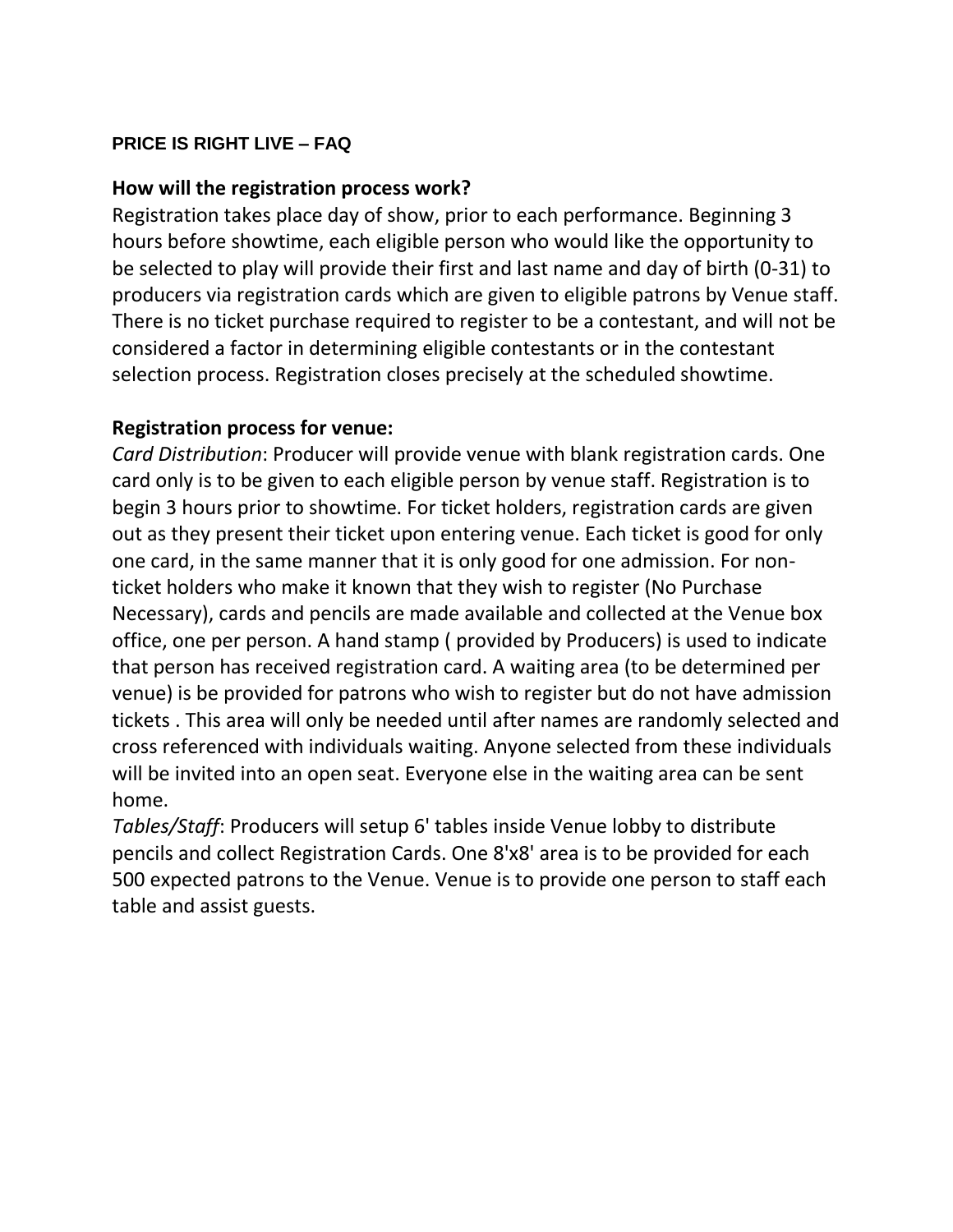*Card Collection*: Guests drop their cards into designated bins, and Producer collects the cards to conduct random drawing. If needed, additional collection bins may placed strategically inside venue.

*Random Drawing Selection:* All contestants names are randomly drawn prior to start of show. If person selected as contestant is non-ticket holder, they will be brought inside the venue by producers to

await their turn as contestant. Non-ticket holders not selected as contestants may then leave once the show has begun.

**Will people be able to register before the night of the show?** Unfortunately not. All registration will open 3 hours prior to each show. People are encouraged to get there early to avoid lineups. Registration will remain open until the posted show time.

**Will people be able to register more than one person at a time?** All contestants much register themselves. People will not be permitted to register additional people.

**What is the procedure for someone who shows up to register but does not have a ticket?** By law, everyone who shows up and wants to register must be allowed to do so and have equal opportunity to be called down to be a contestant. If an individual registers and DOES NOT have a ticket to watch the show, they will be directed to a pre-determined location. All of the contestants are for the show are chosen at random as soon as registration closes. The names of all eligible registrants will be weighted equally, that is, no advantage shall be given to individuals who purchased a ticket over individuals that did not. If an individual who did not purchase a ticket is selected as a contestant, that person will be escorted to an open seat in the venue. Individuals who did not purchase a ticket and were not selected may leave the theater after the random drawing.

**Do people need to be there 3 hours before the show in order to register?** It is ideal to arrive early, up to 3 hours, to avoid lineups, but registration will stay open until the posted show time. People may leave the theater after they have registered, but they must be present at the time of the drawing in order to be eligible.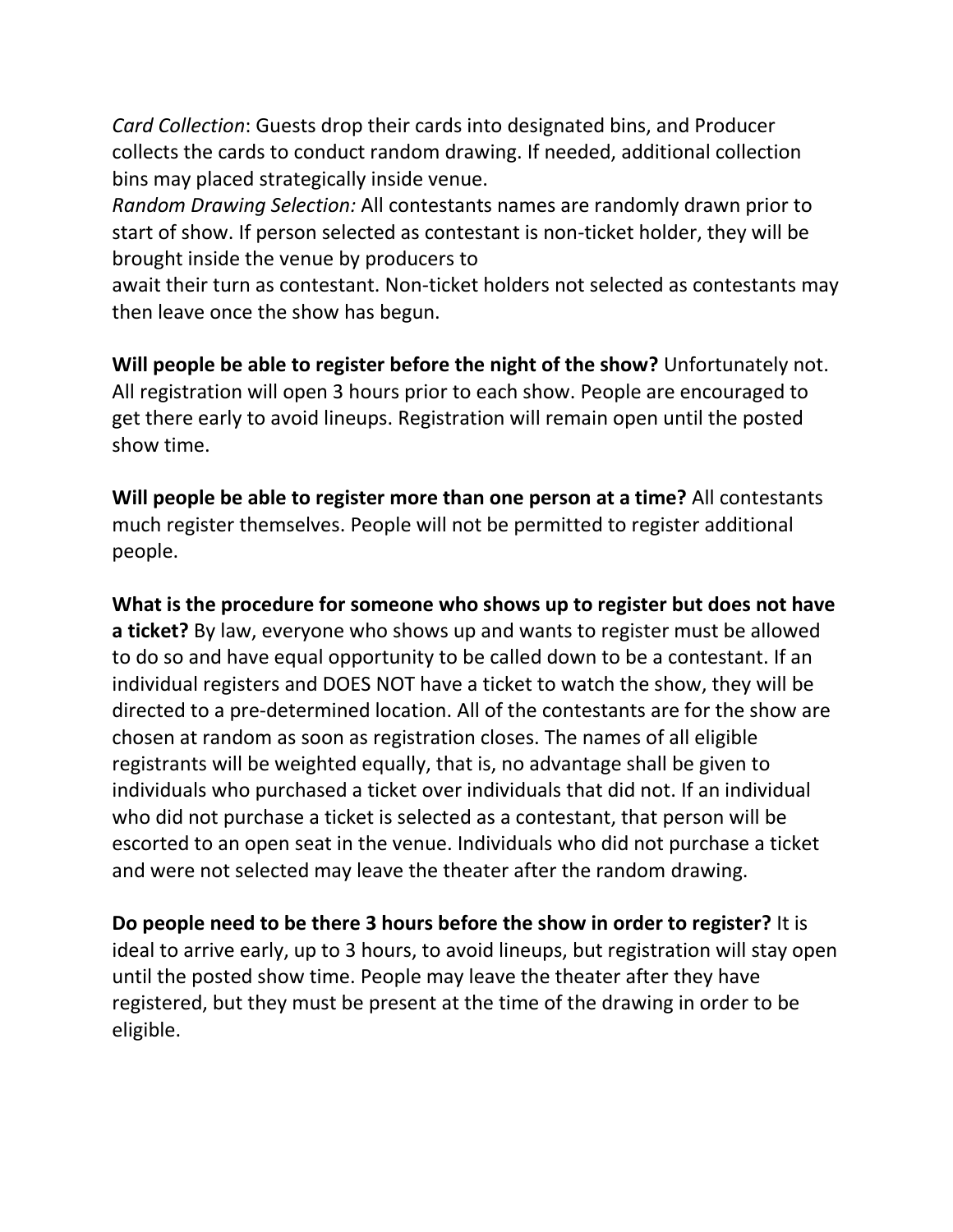**When does the drawing take place?** The random drawing to determine show contestants will take place backstage during a 20 minute time period beginning at the posted show time. During that time the audience will be hearing the introduction to the show. All eligible contestants must be present at the time their name is called or they will be disqualified and another randomly selected name will be called. Eligible contestants who registered, but did not purchase a ticket will be informed in the waiting area in the first 20 minutes after the posted show time if they have been selected.

**How do people collect their prizes if they win?** After someone wins a prize a producer will ask them to return to the front of the stage after the show where all the necessary paperwork will be done for the prizing. This takes place immediately following the show. The amount of time it takes depends entirely on the number of winners in a show. Usually not longer than 30 minutes to get through this process for the winners.

**How are contestants selected for each show?** All contestants are selected entirely at random from the pool of registered contestants.

**How old do you have to be to register?** You must be 18 years of age or older to be eligible to register to become a contestant.

**Can you still go to the show if you are under age?** Absolutely. Anyone can buy tickets and watch the show. It's often a family affair, however only those 18 years of age or older can be eligible to be a contestant.

**Who will be the host?** There are a number of different hosts for The Price is Right Live! Tour. The project manager will contact you when the host for your venue has been confirmed.

**Is there a prize list available?** Prizes vary from show to show so no prize list is available, however the types of prizes are very similar to what you see on television. For example you may see a stainless steel fridge, pool table, cash prizes, and of course a car, etc.